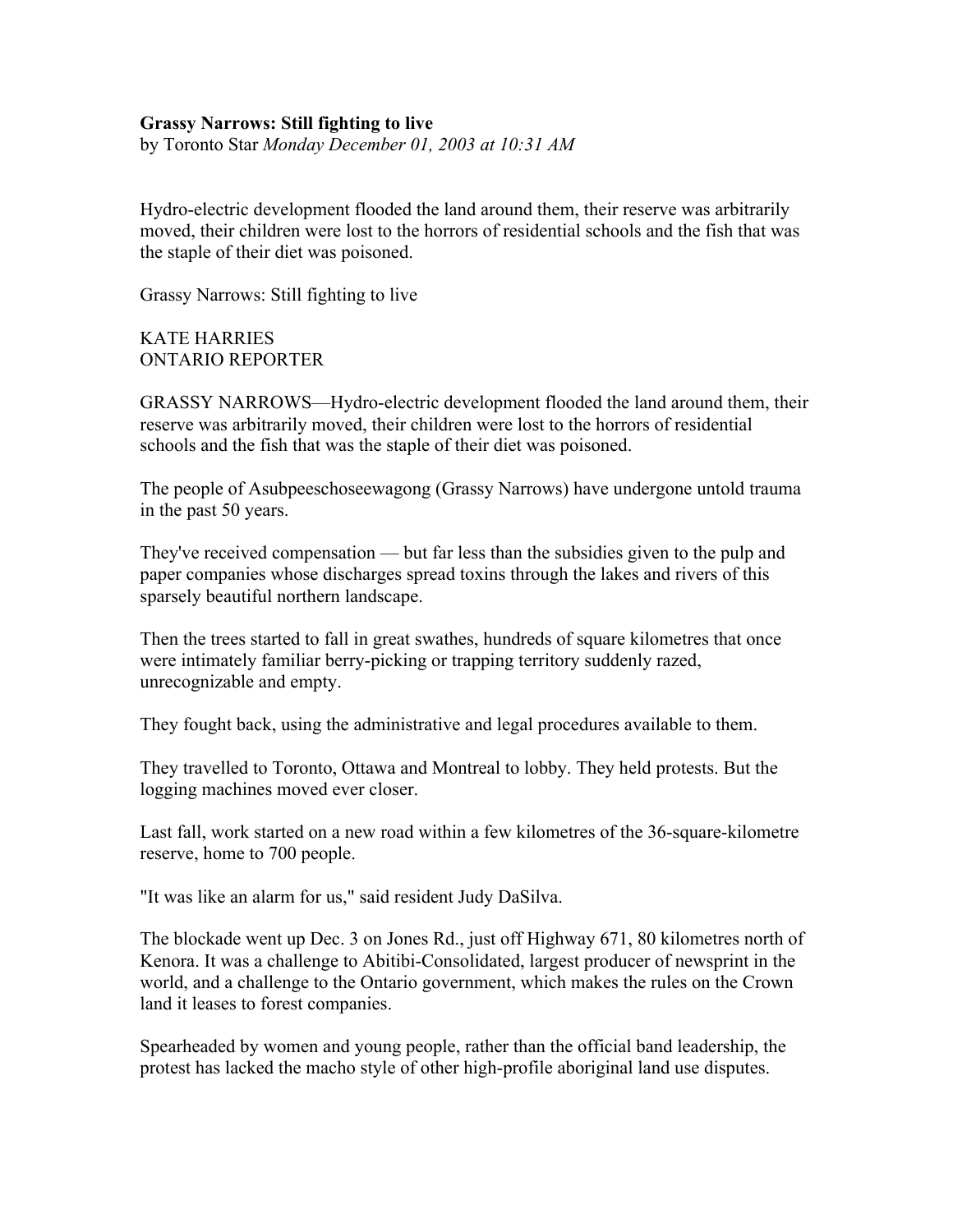In the first couple of months, there were angry words when logging contractors tried to get through. But the exchanges never turned physical and no charges were ever laid.

Local OPP have kept an eye on the situation, with an officer dropping by from time to time, but they have not been a constant presence. A team from Christian Peacemakers, a group that's on the front lines of more notorious hot spots like Hebron, Palestine and Chiapas, Mexico, is camped at the blockade, on hand to cool things down.

Members of the Warrior Society, prominent during the 1999 Oka crisis, have been here, but have played by the rules set by the locals. Ironically, if there had been violence, it's likely that this David and Goliath battle would have attracted more media coverage than the regular reports that appear in environmental or social justice outlets like the Taiga Rescue Network or the Turtle Island Native Network News.

But aggressive tactics would also probably have sparked a punitive response, DaSilva said. "They might have sent in the SWAT team ... Us being mothers at the front line, it has been really peaceful."

After a year, the quiet face-off in the bush has produced a change.

For the first time, Abitibi-Consolidated, which has a natural resources ministry licence to take timber from the 11,000-square-kilometre Whiskey Jack Forest, has come to the table.

General manager Don Hopkins and other company officials travelled to Kenora from their Montreal headquarters and met with a group from Grassy Narrows two weeks ago.

Abibitibi's offer: To stop logging within 10 km of the community, and use harvesting practices that don't involve clearcutting within 20 km, along with funding for youth education and job creation programs for the First Nation.

The 20-kilometres radius provides for a zone of 1,250 square kilometres, said company spokesperson Marc Osborne, who denied that the offer resulted from publicity associated with the year-long blockade and recent Grassy Narrows approaches to the U.S. McClutchy newspaper group, an Abitibi client.

"The issue is not the blockade," Osborne said in a telephone interview, explaining that Abitibi wants to work out a partnership with the First Nation. Just last week, in another departure for the company, Abitibi announced a partnership with World Wildlife Fund-Canada to identify forest areas that should be preserved for environmental or social reasons.

Grassy Narrows leaders, who claim their traditional land use area covers 6,500 square kilometres, have been guarded in their response to Abitibi's offer.

"I think it's a beginning," Chief Simon Fobister said in a telephone interview. "Their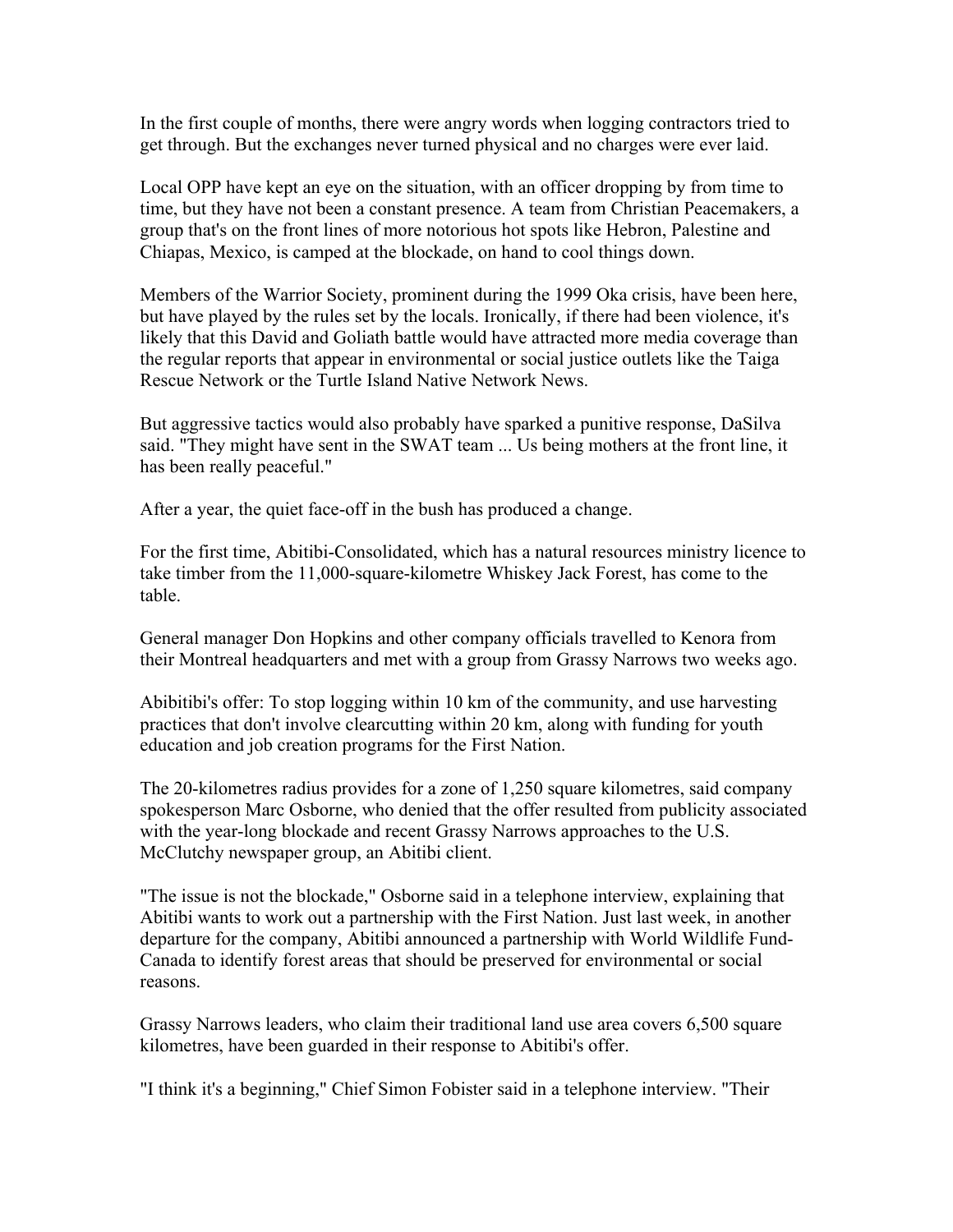statement that they're willing to change their way of harvesting opens the door that there's something here that we can maybe build on."

Fobister emphasized that Grassy Narrows is not opposed to logging in the area. But "this clearcutting policy is madness. Why can't there be another way?"

He favours selective harvesting methods like those practised in Scandinavia that preserve the forest habitat and allow for logging to take place concurrently with other uses like trapping, hunting or eco-tourism.

It's a position espoused by many environmental groups who disagree with much of the science behind current natural resources ministry policies, and especially clearcutting, a practice the ministry says simulates a forest fire, which is how the boreal forest renews itself.

But a forest fire is a chemical process that enriches the soil and breaks the dormancy of northern seeds, Fobister contends, while clearcutting is mechanical, removing nutrients and exposing the thin soil to erosion.

"We have big rains here, all the soil will be gone. There'll be clear rock. Sediments and soils will plug up the creeks, impact the spawning grounds," Fobister said.

"It's causing irreparable damage."

The dispute is one of many hot topics facing the new Liberal government. Natural Resources Minister David Ramsay said in an interview that he's aware of the Abitibi offer and is waiting to see what the band's response will be.

"My message to all the parties involved and certainly to this ministry is that First Nations are part of the boreal forest, they always have been," Ramsay said. "We're starting a new beginning."

`Your legs go, your arms go, your lungs go and then you can't breathe.'

Deputy Chief Steve Fobister

Fobister said Abitibi's proposal is the first move by the company following years of foiled attempts to make contact, the most recent being a visit in September to Montreal when he and deputy chief Steve Fobister met with John Weaver, the company's president and CEO, and other officials.

The meeting was a disappointment, Fobister said. "They told us their company were experts in clear-cutting and the Ontario government was the one that came up with the clearcutting policy and basically they were implementing that policy."

Grassy Narrows leaders then decided to take their case to a wider audience.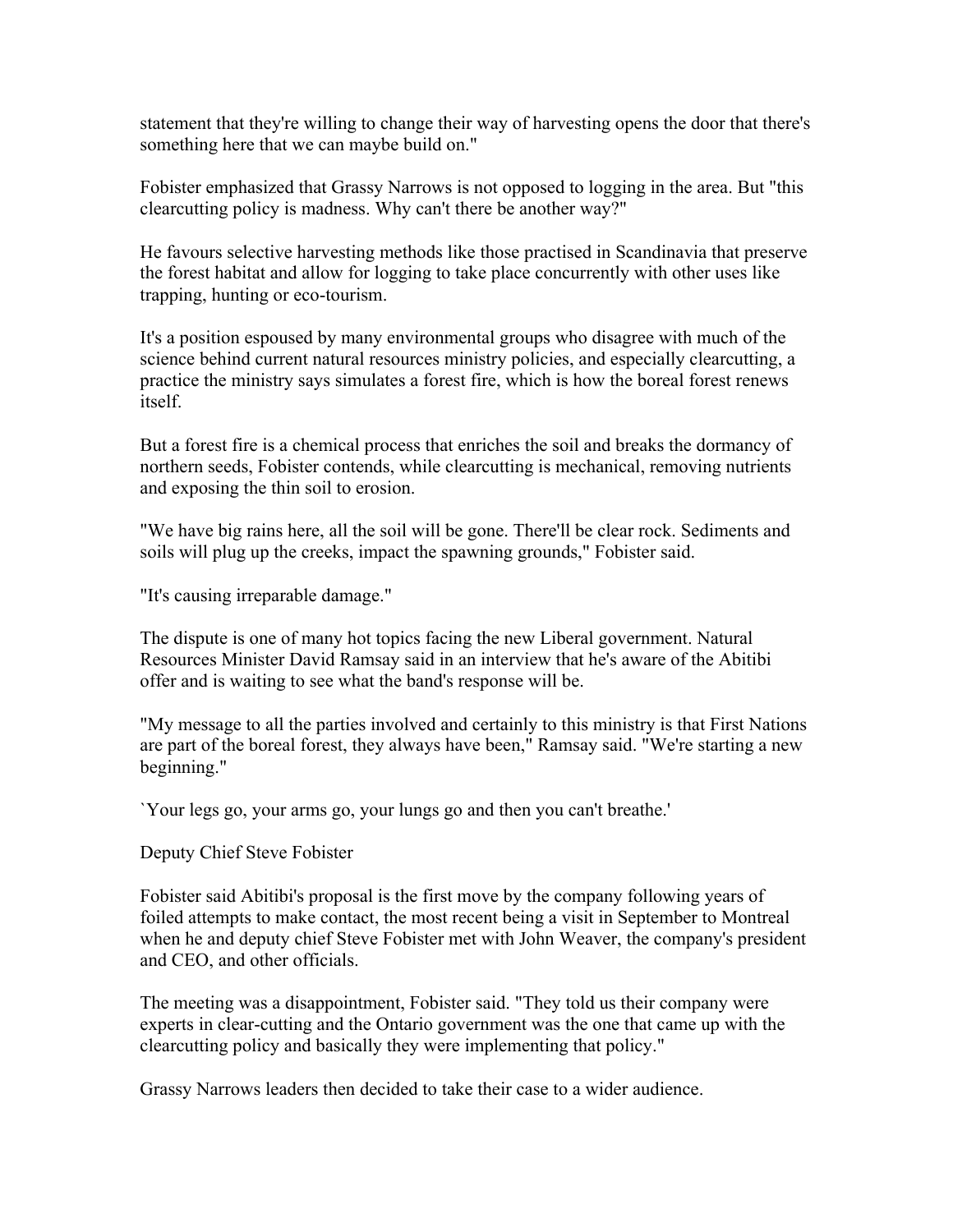In October, Steve Fobister wrote to Gary Pruitt, president of the McClatchy company, headquartered in Sacramento, Ca., asking that the group stop buying newsprint from Abibitibi's Kenora mill. The Star-Tribune in Minneapolis is the group's largest paper.

Pruitt responded with a statement published in the Sacramento Bee, saying Star-Tribune officials were discussing the situation with Abitibi. Earlier this year, the Bee featured Grassy Narrows in a series called `State of Denial,' which reported that as logging has declined in the U.S. for environmental reasons, it has increased in Canada.

Osborne confirmed there were discussions. "We gave them our side of the story," he said.

The episode prompted an angry response from Kenora Mayor Dave Canfield, who denounced the band to the local media. Forestry is a key source of employment in Kenora, where 390 Abitibi workers will be on a month-long temporary layoff starting Dec. 12.

"You don't bite the hand that feeds you," Canfield said.

That infuriated Grassy Narrows residents.

"We always fed ourselves from what the Creator has given us — the land and the fish and the birds," said Simon Fobister. "Before the 1970s, we were big commercial fishermen, we guided, our people, took care of themselves."

The small Ojibway tribe has contended with a litany of disasters in the last half-century, resulting in the traditional symptoms of an alienated community — alcoholism, family breakdown and unemployment.

The first drastic change came in the 1950s when generating stations built by Ontario Hydro caused massive flooding, drowning furbearing animals and destroying wild rice fields.

The hardest blow came in 1963, when community members were pressured by the federal government to move to a location by a just-completed highway from an isolated spot by the Narrows. The major lure was that there would be an elementary school, meaning that the young children wouldn't have to go to a residential school where they were cruelly mistreated.

The move was highly disruptive. At the old reserve, people lived according to the clan system, with the homes of each clan at least a kilometre apart. The new reserve is laid out European-style along the road.

"It was a new thing for us, living with your neighbours, who are not closely related," said former chief Bill Fobister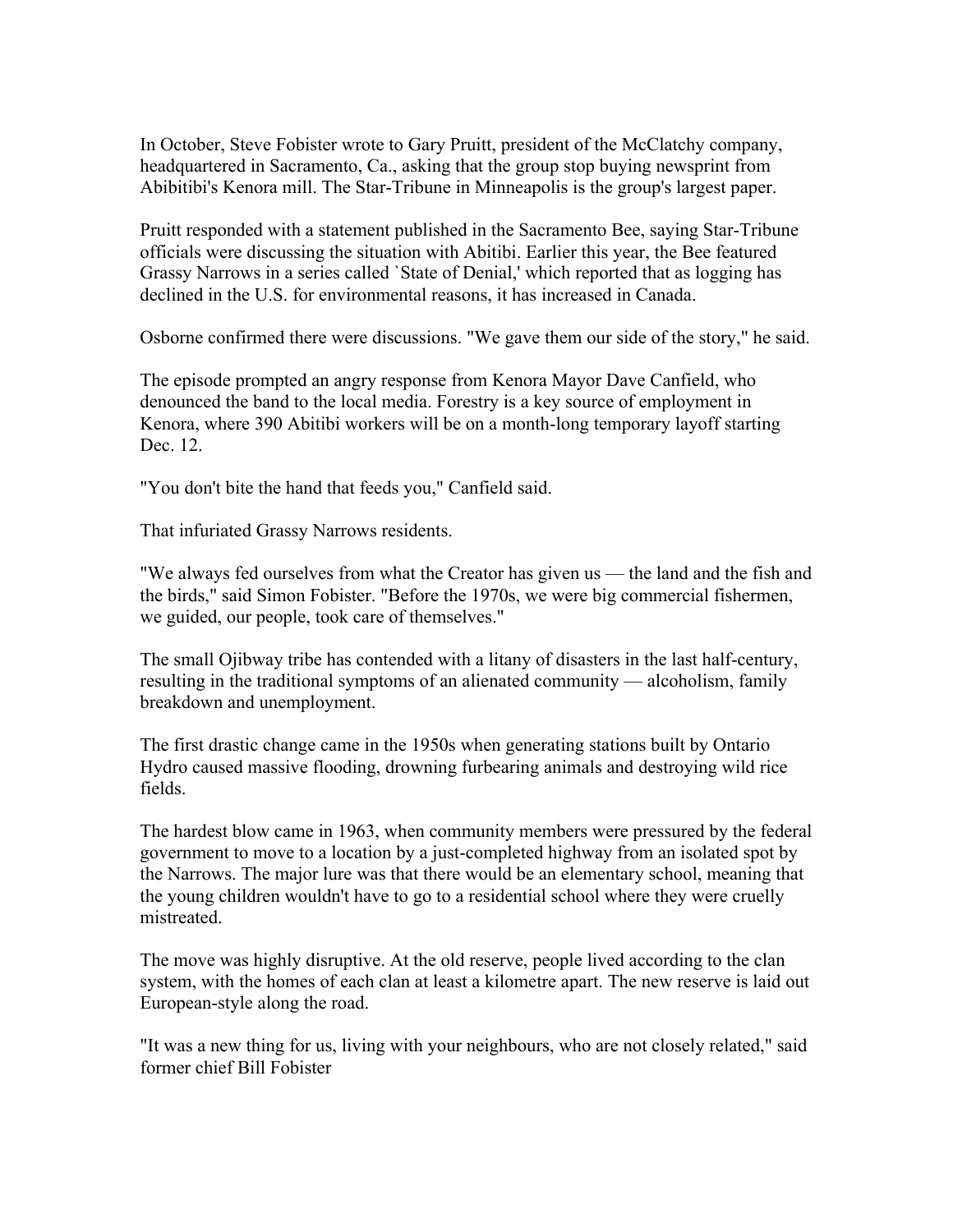Many people now in their 50s remember this painful time, when parents turned to alcohol and became abusive or neglectful.

In 1970, the public learned that a chemical factory opened in 1962 by Reed Ltd. in Dryden, 320 km upstream of Grassy Narrows, had been dumping mercury-contaminated effluent into the English-Wabigoon river system — an estimated 10 tonnes over eight years.

The economic fallout for the Lake of the Woods area was magnified on the two Indian reserves — Grassy Narrows and Whitedog — where most employment was in either the commercial fishery that was closed down, or in the tourism sector devastated by the adverse publicity.

The mercury's still there, at the bottom of the rivers and lakes, although its effect on the environment is decreasing. Environment ministry tests on walleye found mercury concentrations of 2.69 parts per million in 1972, and 0.91 this year. Restrictions on consumption are advised above 0.45, with no consumption at all above 1.57 ppm.

The mercury is still there, in the living tissue of Grassy Narrows residents, even though, for most, it's well under Health Canada's risk level of 30 ppm. Some have been born with congenital abnormalities, many more suffer from symptoms associated with mercury poisoning, which include tingling, loss of balance, walking and hearing difficulties, tremors or tunnel vision. Complications include diabetes, thyroid problems and strokes.

Dr. Masazumi Harada revisited Grassy Narrows in September, 2000, in a bitter-sweet reprise of his first visit at the height of the mercury crisis, in 1975. In a report issued this summer, he found that 45 of 57 people tested, or 80 per cent of the sample, showed symptoms of mercury poisoning, and recommended further research. One case was an 8 year-old girl.

Harada also noted that 19 people he identified as having mercury poisoning had been rejected for compensation by the mercury disability board, set up in 1986 by the federal and provincial governments as part of the compensation to the Grassy Narrows and Whitedog First Nations.

A Health Canada official said it's difficult to differentiate between mercury poisoning and other disease such as Huntington's, muscular sclerosis, Alzheimer's or vitamin deficiency.

Deputy Chief Steve Fobister looks at the tremor in his hands and the way he sometimes finds himself unable to speak. With a mercury level of around 50 ppm, he fears that he knows the fate that awaits him.

"My brother Matthew was 200 ppm," he said. "He died at the age of 43. ... I know what the end looks like and it's a terrible end. Your legs go, your arms go, your lungs go and then you can't breathe."